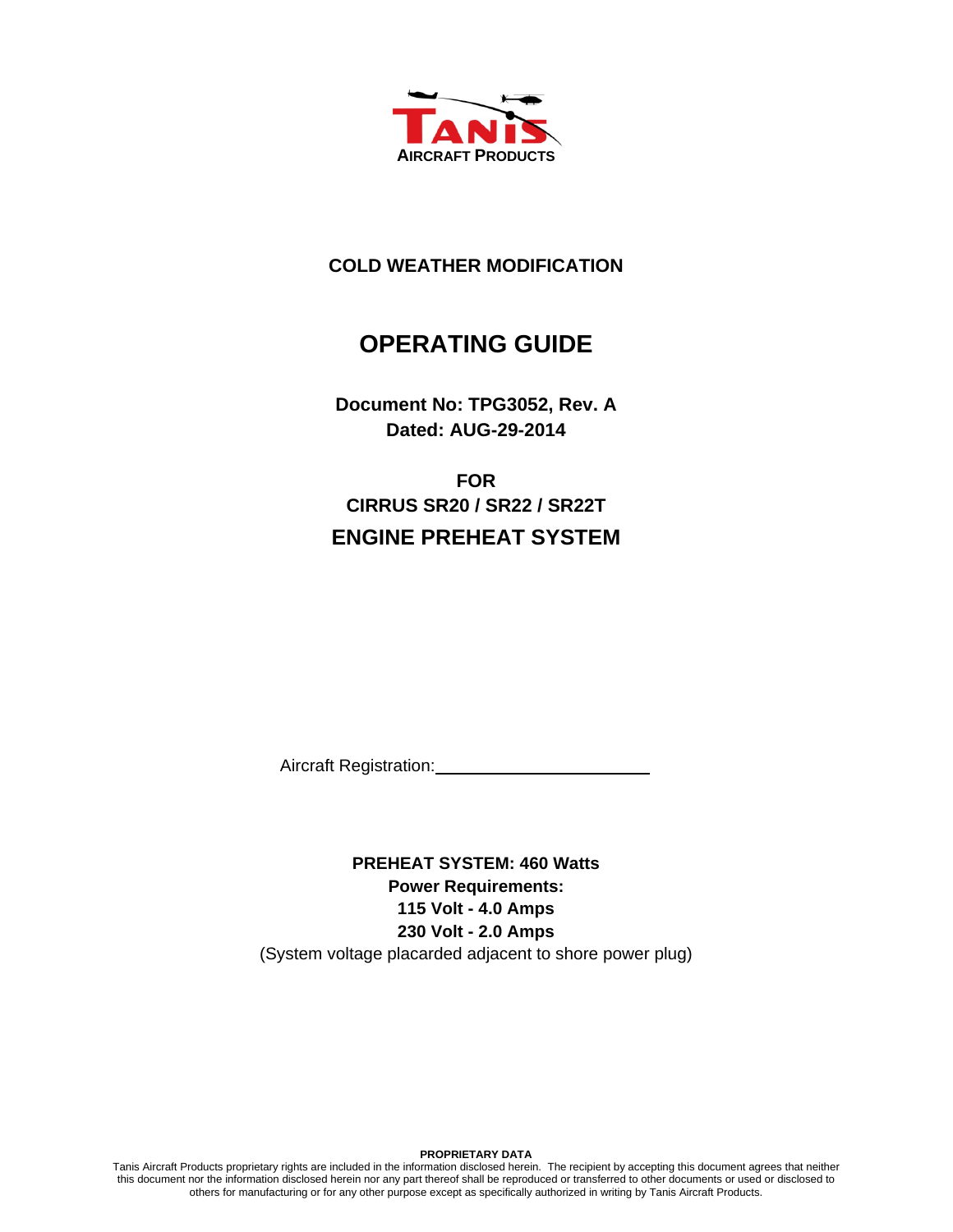# **RECORD OF REVISION**

| When updated, this document is changed in its entirety. |  |
|---------------------------------------------------------|--|
|---------------------------------------------------------|--|

| <b>REV</b> | <b>DATE</b> | <b>DESCRIPTION</b>            | BY  | APPROVAL   |
|------------|-------------|-------------------------------|-----|------------|
| А          |             | AUG-29-2014   INITIAL RELEASE | GDO | Dirk Ellis |
|            |             |                               |     |            |
|            |             |                               |     |            |
|            |             |                               |     |            |

# **CONTENTS**

|               |                | $\mathbf{c}$ |  |  |  |
|---------------|----------------|--------------|--|--|--|
|               |                |              |  |  |  |
|               |                |              |  |  |  |
|               |                |              |  |  |  |
|               | $\mathbf 1$ .  |              |  |  |  |
|               | 2.             |              |  |  |  |
|               | 3.             |              |  |  |  |
| 4.            |                |              |  |  |  |
|               |                |              |  |  |  |
|               | $\mathbf 1$    |              |  |  |  |
| $\mathcal{P}$ |                |              |  |  |  |
|               | 3.             |              |  |  |  |
|               | $\mathbf{4}$ . |              |  |  |  |
|               |                |              |  |  |  |
|               |                |              |  |  |  |
|               |                |              |  |  |  |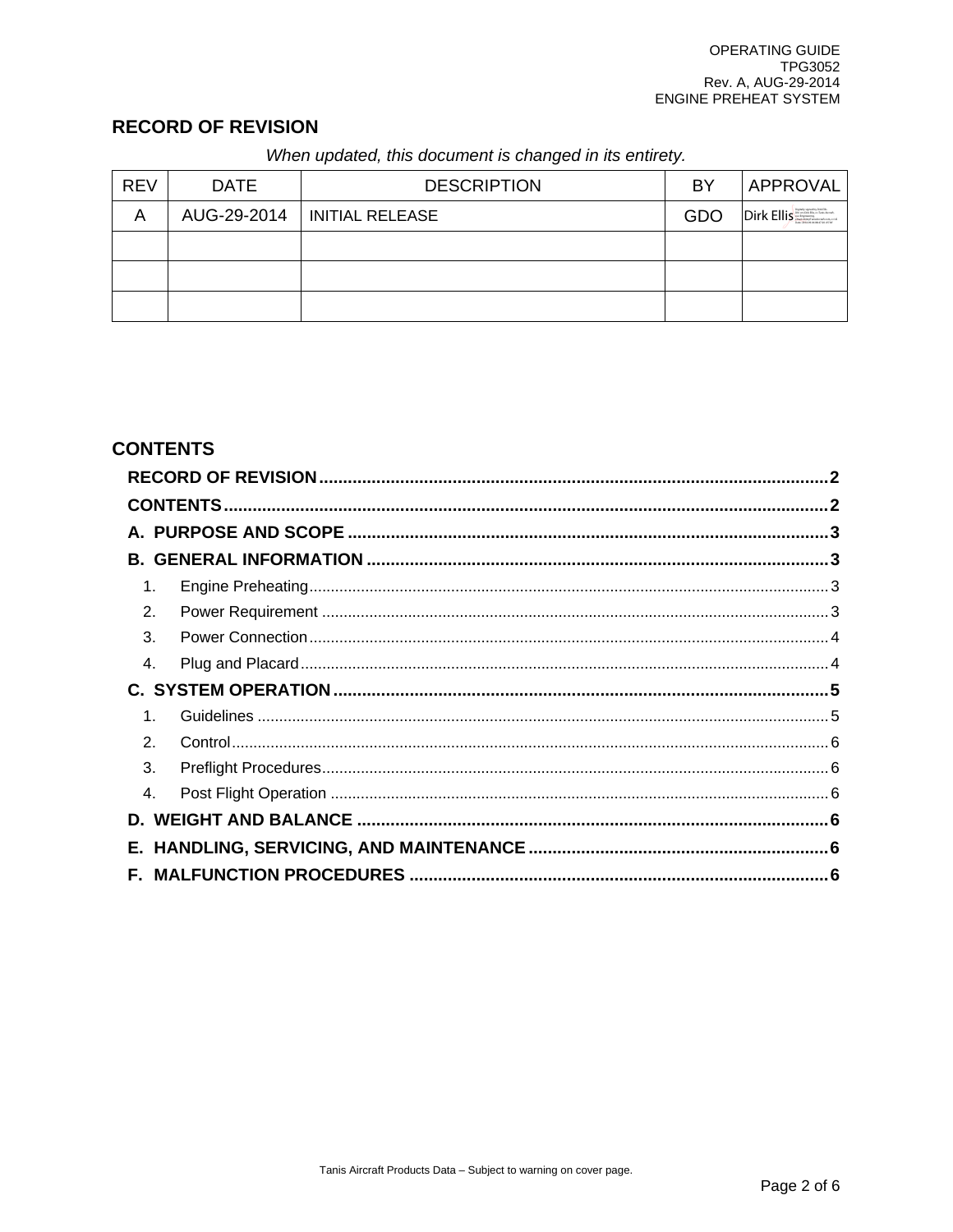# **A. PURPOSE AND SCOPE**

The purpose of this guide is to provide instruction for the proper and safe use of the Tanis Engine Preheat System installed on this aircraft, and to aid the operator in complying with standard aviation and airframe/engine manufacturer's procedures.

For specific instructions relating to engine starting and cold weather operations refer to applicable POH (Pilots Operating Handbook) and/or AFM (Airplane Flight Manual), FAA Advisory Circular - Cold Weather Operation of Aircraft AC No: 91-13C, and Continental Service Information Letter - Engine Preheating SIL 03-1.

Instructional reference to other cold weather modifications, such as interior heaters, covers and cowl plugs, are not part of this cold weather modification and are not included in this Operating Guide. Weather planning and aircraft preparation are the responsibility of the operator.

This system does not change existing environmental flight restrictions.

## **B. GENERAL INFORMATION**

Aircraft engine preheating is recommend at temperatures at/or below  $0.0\degree C$  /  $32\degree F$ . Engine manufacturers require engine preheat when an engine has been cold soaked or exposed to a temperature with a wind chill factor of -6.7 $\degree$ C / 20 $\degree$ F $\degree$  or below, for a period of 2 hours or more.

A cold soaked engine may start only to cause damage that shows up later. Rapid heating after a cold start coupled with rapid expansion of parts and poor lubrication can damage or cause excessive wear that can lead to poor engine operation, premature engine repairs, overhaul, or failure. Single point, inadequate, or superficial application of engine preheat does not evenly heat internal engine parts or de-congeal oil throughout the engine.

The multi-point engine preheat system installed on this aircraft engine properly applies a thorough even application of heat to all engine parts, increasing reliability and safety of operations, reducing thermal stress, run-up, and launch times.

The system does not operate in flight, is not connected to or dependent on aircraft systems, and is only capable of operation when connected to a ground based power source.

### **1. Engine Preheating**

Preheating is accomplished using electrical resistance elements that heat entire engine, fluids, and attached accessories. Elements are located in each cylinder assembly, and on the crankcase and oil sump. The engine reaches an average state of thermal equilibrium in six hours, with a temperature rise of approximately  $33.33^{\circ}$ C  $\pm$  5.56 / 60° F  $\pm$  10, over ambient air temperature. The preheat system is self-regulating by design; it is not to be cycled on and off, timers and thermostats are not to be used.

Power is routed to the heat elements through a dedicated wiring assembly with circuit protection (listed in Section F), and red power indicator light.

#### **2. Power Requirement**

Voltage requirement is +/- 10% of placarded voltage. Shore power plug and placard (Figures 1 and 2) identify system voltage.

System wattage, and amperage draws are listed on the cover page.

A ground based power source capable of supplying or producing required voltage and load for the duration of operation is required. This is commonly AC (alternating current).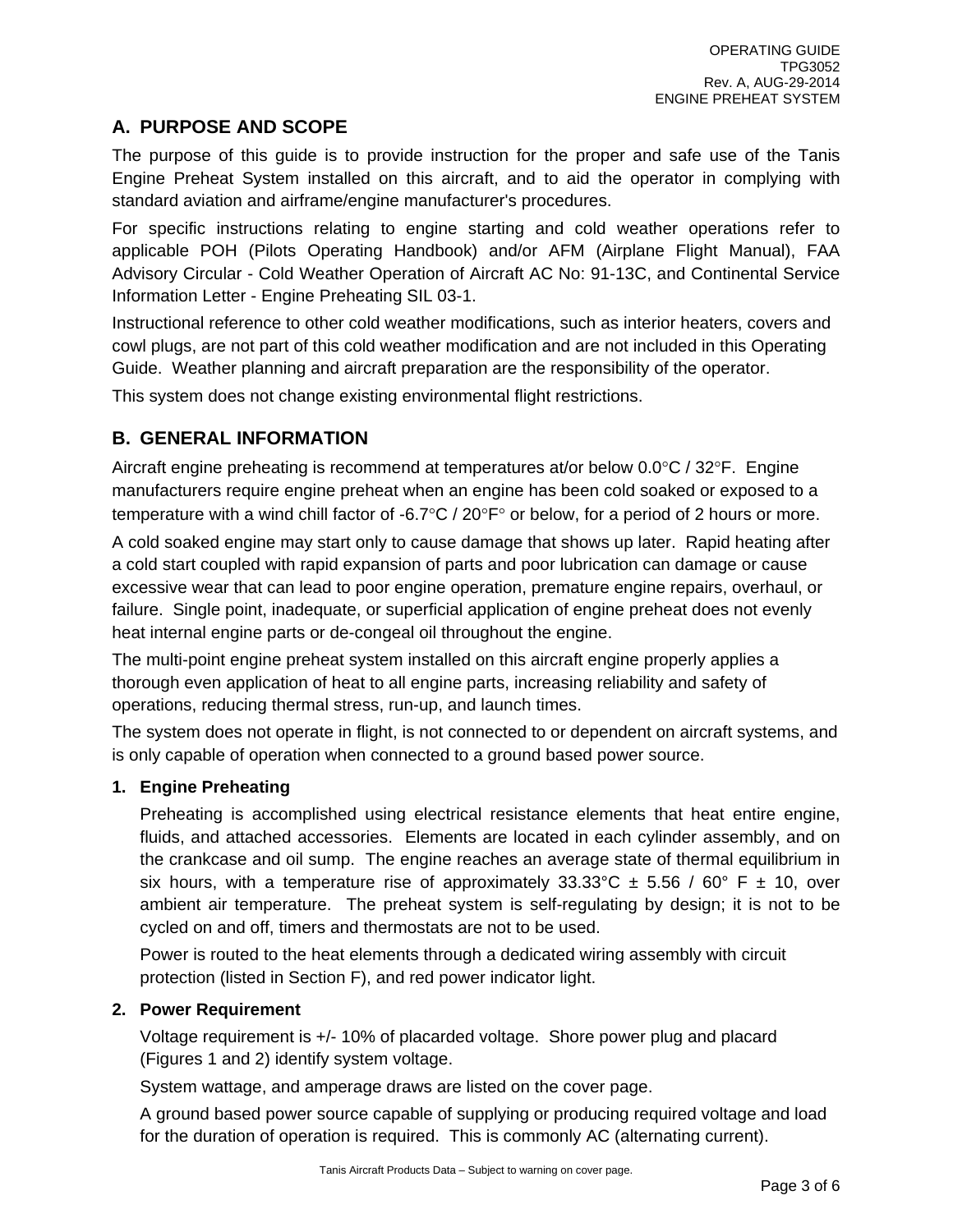#### **3. Power Connection**

 $\sqrt{\frac{1}{2}}$  Caution: Undersized cord will cause a drop in line voltage and loss of power, with possible overheating of cord.

Shore power and connection (extension cord), are the responsibility of the operator. Extension cord is to be in good condition and of adequate gauge to carry the total current draw of the system. A wire gauge of at least 16 is recommended for an extension cord 50 feet or less in length (Table 1). A cord exceeding 100 feet is not recommended; if in doubt, use the next heavier gauge. The smaller the gauge number, the heavier the cord.

| <b>Conductor</b><br>gauge/wires: | <b>Maximum amps:</b> | <b>Maximum length:</b> |
|----------------------------------|----------------------|------------------------|
| 16/3                             | 13 A                 | 50'                    |
|                                  | 15 A                 | 50'                    |
| 14/3                             | 13A                  | 100'                   |
| 12/3                             | 15 A                 | 100'                   |
| 10/3                             | 15 A                 | 100'                   |

**Table 1 -** Extension cord specifications

### *(Circuit protection 12-Amp fuses)*

**Note:** For global standardization, the preheat systems power connection point (shore power plug), is configured with a non-locking blade type NEMA connector, reference Figure 1. Corresponding receptacle connector is required on power supply (extension cord), and are commonly supplied with the 230-volt kits. Approved receptacles are available though Tanis (TP02872-115, TP02829-230).

### **4. Plug and Placard**

Shore/ground power connection point is the shore power plug. The plug is placarded with voltage requirement, and accessed through front left engine cowl opening (Figures 1 and 2).



**Figure 1 -** Plugs and placards.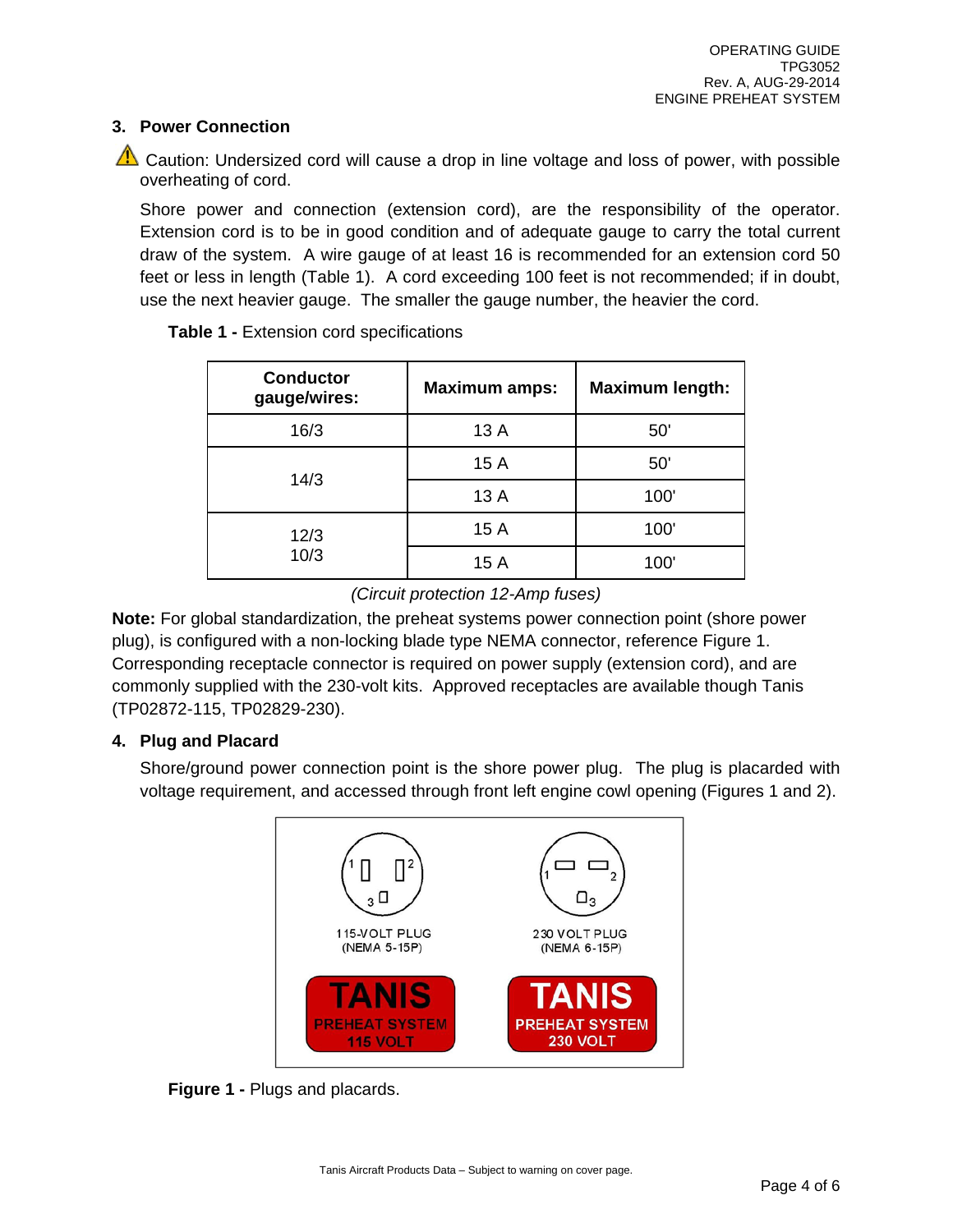

**Figure 2 -** SR22/SR22T Shore power plug located in left front engine baffle. Plug for the SR20 (not shown), is located in same area on horizontal surface of baffle.

### **C. SYSTEM OPERATION**

 $\Delta$  Caution: Do not touch hot elements as they can burn bare skin.

The aircraft is not to be fueled and engine is not to be operated while the system is connected to shore power or extension cord (plugged in). System is not to be cycled on and off (timers and thermostats are not to be used).

#### **1. Guidelines**

Use fluids and oils as recommended by the manufacturer for conditions of flight, and only operate the preheat system with aircraft fluids at operational levels.

- 1.1. When available, follow specific preheat instruction provided by airframe and/or engine manufacturer.
- 1.2. Design is for continual operation in all weather and temperature conditions while on the ground.
- 1.3. For maximum benefit, system should be in continual operation for 6 hours or longer before engine start (approx. temp. rise of 60°F / 33.33°C over ambient).
- 1.4. When operating at temperatures with a wind chill of  $-12^{\circ}C / +10^{\circ}F$  and below, the use of insulated engine cowl cover is suggested. Available separately, insulated covers increase efficiency by insulating and acting as windbreak.
- 1.5. When the system is connected to power, red indicator light will be on (illuminated), and elements will be heating. Verify operation after about 30 minutes by reaching into the cowl and feeling for warmth on both the cylinder assemblies and crankcase.